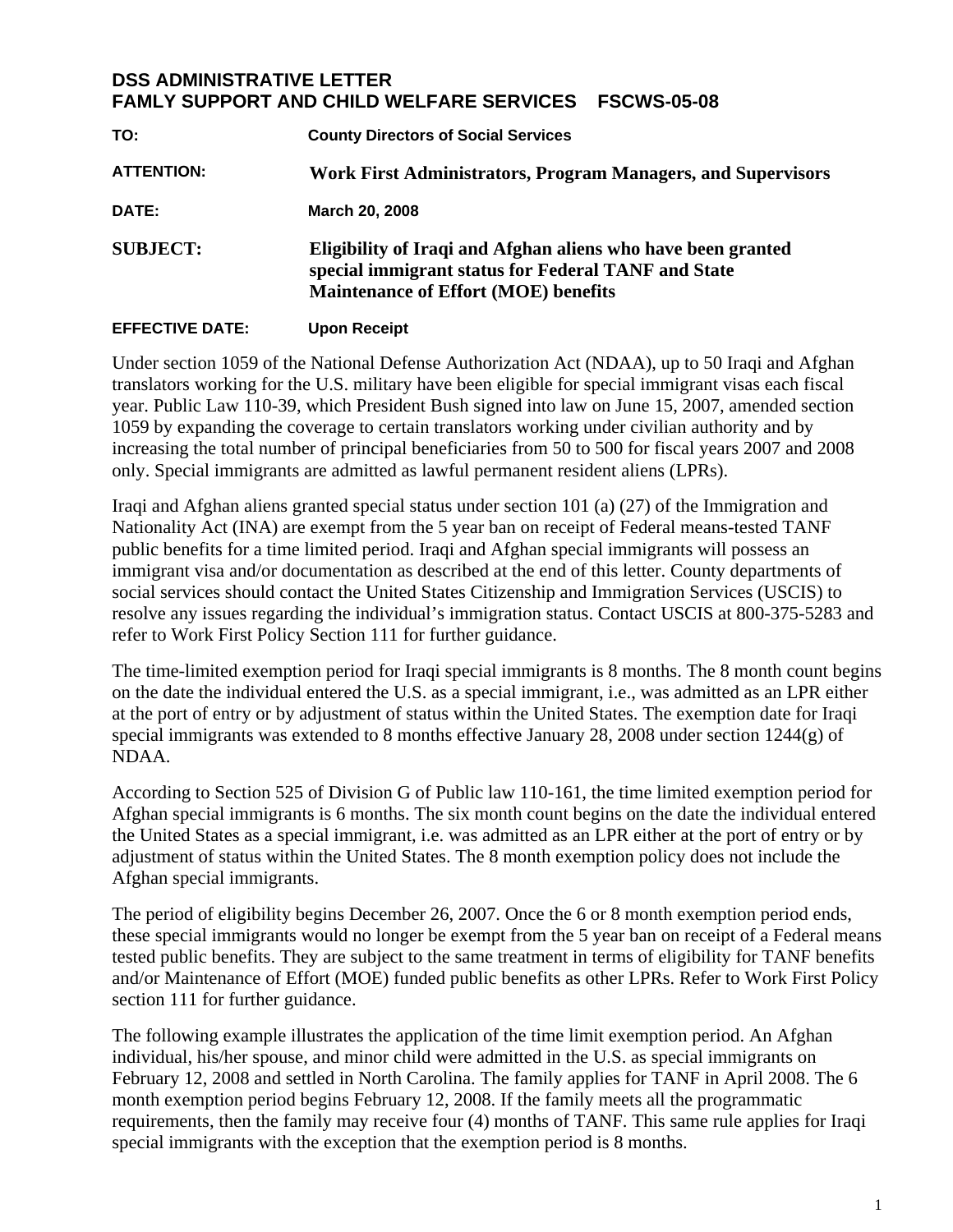Iraqi and Afghan special immigrants must meet all programmatic requirements to receive TANF benefits. The immigrant documentation requirements are listed below:

Documentation: For Afghan and Iraqi Special Immigrants under Section 1059 of the National Defense Authorization Act 2006, PL 109-163.

| <b>Applicant</b>                               | <b>Documentation</b>                                                |
|------------------------------------------------|---------------------------------------------------------------------|
| Principal applicant Iraqi or Afghan Special    | Iraqi or Afghan passport with an immigrant                          |
| Immigrant                                      | visa stamp noting that the individual has been                      |
|                                                | admitted under IV (Immigrant Visa) category                         |
|                                                | SI1 and DHS stamp or notation on passport or                        |
|                                                | I-94 showing date of entry.                                         |
| Spouse of Principal applicant Iraqi or Afghan  | Iraqi or Afghan passport with an immigrant                          |
| Special Immigrant                              | visa stamp noting that the individual has been                      |
|                                                | admitted under IV (Immigrant Visa) category                         |
|                                                | S12 and DHS stamp or notation on passport or                        |
|                                                | I-94 showing date of entry.                                         |
| Unmarried Child under 21 years of age of Iraqi | Iraqi or Afghan passport with an immigrant                          |
| or Afghan Special Immigrant                    | visa stamp noting that the individual has been                      |
|                                                | admitted under IV (Immigrant Visa) category                         |
|                                                | S13 and DHS stamp or notation on passport or                        |
|                                                | I-94 showing date of entry.                                         |
| Principal applicant Iraqi or Afghan Special    | DHS form I-551 ("green card") showing Iraqi                         |
| Immigrant                                      | or Afghan nationality (or Iraqi or Afghan                           |
| Principal adjusting status in the U.S.         | passport), with an IV (immigrant visa) code of                      |
|                                                | S <sub>16</sub> .                                                   |
| Spouse of Principal applicant Iraqi or Afghan  | DHS form I-551 ("green card") showing Iraqi                         |
| Special Immigrant in P6 category               | or Afghan nationality (or Iraqi or Afghan                           |
|                                                | passport), with an IV (immigrant visa) code of                      |
|                                                | S17.                                                                |
| Unmarried child under 21 years of age of Iraqi | DHS form I-551 ("green card") showing Iraqi                         |
| or Afghan Special Immigrant in P6 category     | or Afghan nationality (or Iraqi or Afghan                           |
|                                                | passport), with an IV (immigrant visa) code of<br>S <sub>19</sub> . |

Documentation: For Iraqi Special Immigrants under Section 1244 Public Law 110-181

| <b>Applicant</b>                               | <b>Documentation</b>                         |
|------------------------------------------------|----------------------------------------------|
| Principal applicant Iraqi Special Immigrant    | Iraqi passport with an immigrant visa stamp  |
|                                                | noting that the individual has been admitted |
|                                                | under IV (immigrant visa) category SQ1 and   |
|                                                | DHS stamp or notation on passport or I-94    |
|                                                | showing date of entry.                       |
| Spouse of principal applicant Iraqi Special    | Iraqi passport with an immigrant visa stamp  |
| Immigrant                                      | noting that the individual has been admitted |
|                                                | under IV (immigrant visa) category SQ2 and   |
|                                                | DHS stamp or notation on passport or I-94    |
|                                                | showing date of entry.                       |
| Unmarried child under 21 years of age of Iraqi | Iraqi passport with an immigrant visa stamp  |
| Special Immigrant                              | noting that the individual has been admitted |
|                                                | under IV (immigrant visa) category SQ3 and   |
|                                                | DHS stamp or notation on passport or I-94    |
|                                                | showing date of entry.                       |
| Principal applicant Iraqi Special Immigrant    | DHS form I-551 ("green card") showing Iraqi  |